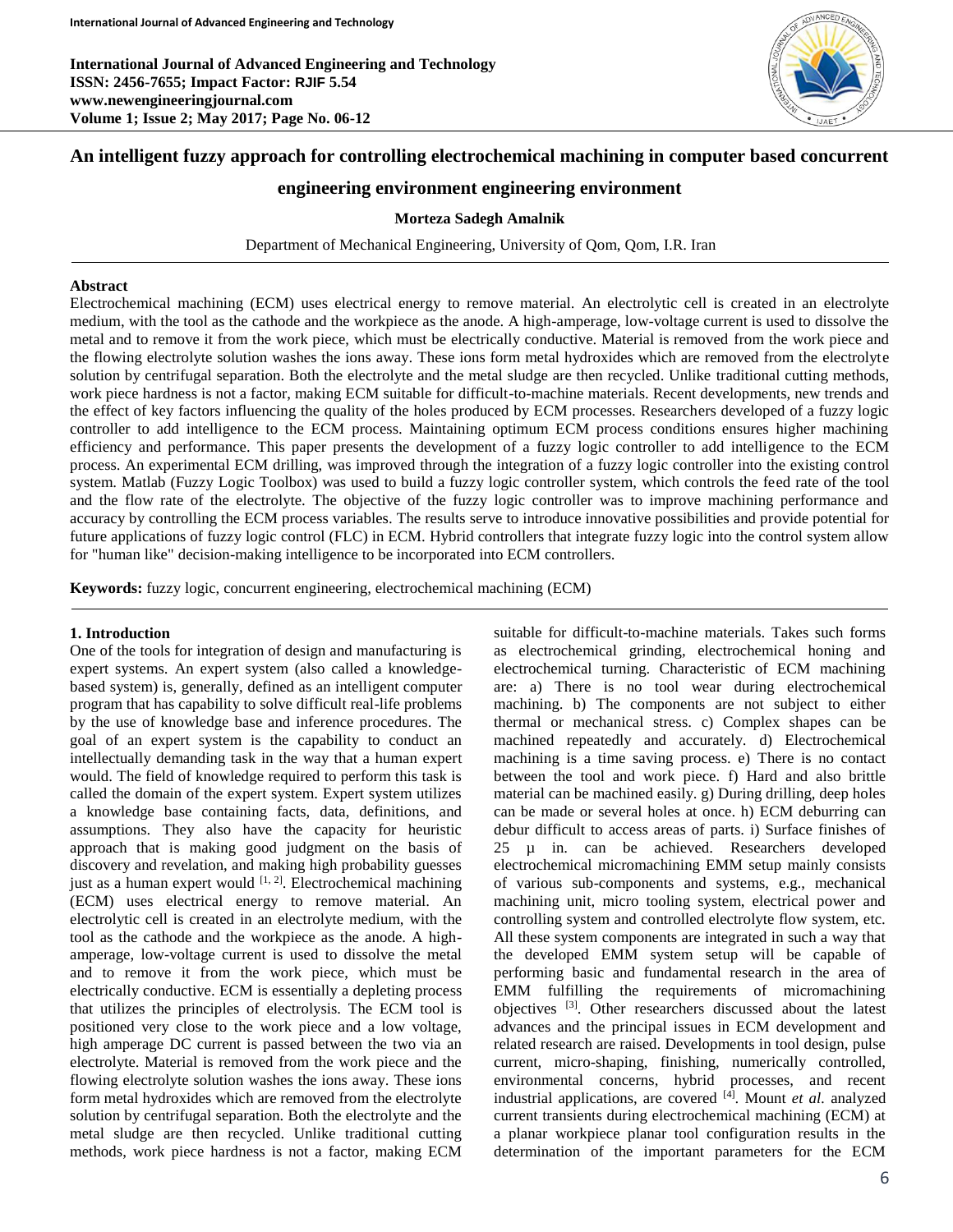process. These have been used in finite difference simulation of the ECM process, which allows simulation of the current transients and tool and workpiece configurations at any time for non-planar configurations more applicable to industrial ECM. Small differences in the simulated and experimentally observed current transients are often observed, which can be attributed to variation of the combined ECM parameters [5]. Mohan Sen, and Shan highlight the recent developments, new trends and the effect of key factors influencing the quality of the holes produced by ECM processes [6]. Labib *et al.* developed of a fuzzy logic controller to add intelligence to the ECM process. An experimental ECM drilling rig, at University of Manchester, was improved through the integration of a fuzzy logic controller into the existing control system. Matlab (Fuzzy Logic Toolbox) was used to build a fuzzy logic controller system, which controls the feed rate of the tool and the flow rate of the electrolyte. The objective of the fuzzy logic controller was to improve machining performance and accuracy by controlling the ECM process variables. The results serve to introduce innovative possibilities and provide potential for future applications of fuzzy logic control (FLC) in ECM. Hybrid controllers that integrate fuzzy logic into the control system allow for "human like" decision-making intelligence to be incorporated into ECM controllers. They focused on feasibility of FLC in ECM  $[7]$ . In other words, electrochemical machining (ECM) is a nontraditional process used mainly to machining hard or difficult to machining metals, where the application of a more traditional process is not convenient. In traditional processes, the heat generated during the machining materials is dissipated to the tool, chip, work piece and environment, affecting the surface integrity of the work piece, mainly for those hard materials. In ECM there is no contact between tool and work piece. Electrochemical (electrolyses) reactions are responsible for the chip removal mechanism [8]. The difficulties to cut super alloys and other hard-to-machine materials by conventional process have been largely responsible for the development of the ECM process. The main components of ECM system are a low voltage and high current power supply and an electrolyte. The electrolyte is normally solutions of salts, like sodium chloride (NaCl) or sodium nitrate (NaNC<sub>3</sub>). It is also necessary pumps, filters, heat exchanger and an enclosure where the reactions occur  $[9, 10, 11, 12]$ . There are basically numbers of parameters that affect the work piece tolerances such as current, electrolyte type, concentration, flow rate, inter electro gap etc. [13]. In the electronic industry, electrochemical micro-machining (ECMM) is received much attention for fabrication of micro components: by dry etching material is removed at very precise resolution. In recent years, ECM has received much attention in the fabrication of micro parts [14-20]. Electrochemical and electrochemical micro machining ECM is an electrochemical anodic dissolution process [21]. Direct current is passed between a workpiece (the anode) and a pre-shaped tool (the cathode), with electrolyte flowing through the gap to complete the circuit. The tool shape is copied (formed) into the anodic workpiece surface through the metal being dissolved into metallic ions by electrolytic action. Hence ECM changes the shape of the workpiece by removing metal through electrolytic action. EMM has evolved from ECM due to miniaturisation developing as a future trend in production demands. Researchers comment that because of the inherent machining

advantages ECM has over other processes, ECM appears to be very promising as a future micromachining technique  $[22, 23]$ . These authors state that, ''In EMM the inter-electrode gap control plays an important role.'' It follows that the interelectrode gap has a major role in the accuracy of the machining process [23, 24, 25, 26]. In conclusion, Bhattacharyya *et al.* comment that further work is required into EMM interelectrode gap control and machining parameter control  $[2]$ . Bhattacharyya and Munda continued their work into EMM and presented further findings from their experimental EMM rig set-up  $^{[23, 24]}$ . They discuss features such as inter-electrode gap control, which consists of a Boolean logic-based control system that compares power input signals to a reference voltage. The performance of ECM is affected by many interlinking machining process variables [25]. Optimum process conditions allow for high ECM erformance in terms of surface finish and rate of machining. It follows that optimum process variables are desirable in order to ensure optimum machining conditions and performance. Process deterioration is identified through indirect interpretation of a process variable moving out of the acceptable operational range. The interlinking variables are highly nonlinear and complex in nature and it is therefore very difficult to develop an exact mathematical model to control the machining process. The result is that conventional linear control strategies become extremely complex to construct and may still not adequately model the ECM process. Existing operational procedures for ECM machines are mainly based upon in-house ''trial and error'' experiments to achieve process parameter optimisation. ECM parameters and tool design still relies very much on the input by the human expert based on his personal knowledge and experience. It seems that an industry standard, in terms of ECM/EMM optimum process parameters, may not be so straightforward. Gap conditions in ECM are random in nature due to the variable state of the electrolyte condition and the machining process itself is subject to various practical complications (e.g. debris in the gap causing sparking) that affect machining performance <sup>[26]</sup>. Also, critical operator machining decisions are based upon the operator's knowledge and experience from using ECM machining. For this reason the application of fuzzy logic is well suited for such a control problem, as the fuzzy if-then rules provide the foundation for an expert knowledge-base and inference engine. This inference engine can then be incorporated into a control system to provide real-time decision-making intelligence to monitor and control the machining process. It was thus the main objective of the research to create a fuzzy logic controller to be integrated into the ECM rig Visual Basic (VB) control system, enabling the control system to act 'intelligently' throughout the machining process. Creating a fuzzy logic controller will serve two purposes: (1- to investigate the concept of integrating fuzzy logic into the experimental ECM drilling; and (2) to investigate the potential of fuzzy logic control (FLC) to ensure higher levels of machining performance through inter-electrode gap control. Zadeh in1965 introduced fuzzy set theory in the 1960s  $[27]$ . He recognised that many shades of grey found in the real world were not covered by Boolean logic. In fuzzy logic instead of something being 100% true or false it deals in degrees of membership ranging from zero to one, and so something can be partially true and false at the same time. Classical Boolean logic prevailed before fuzzy logic, the idea being the whole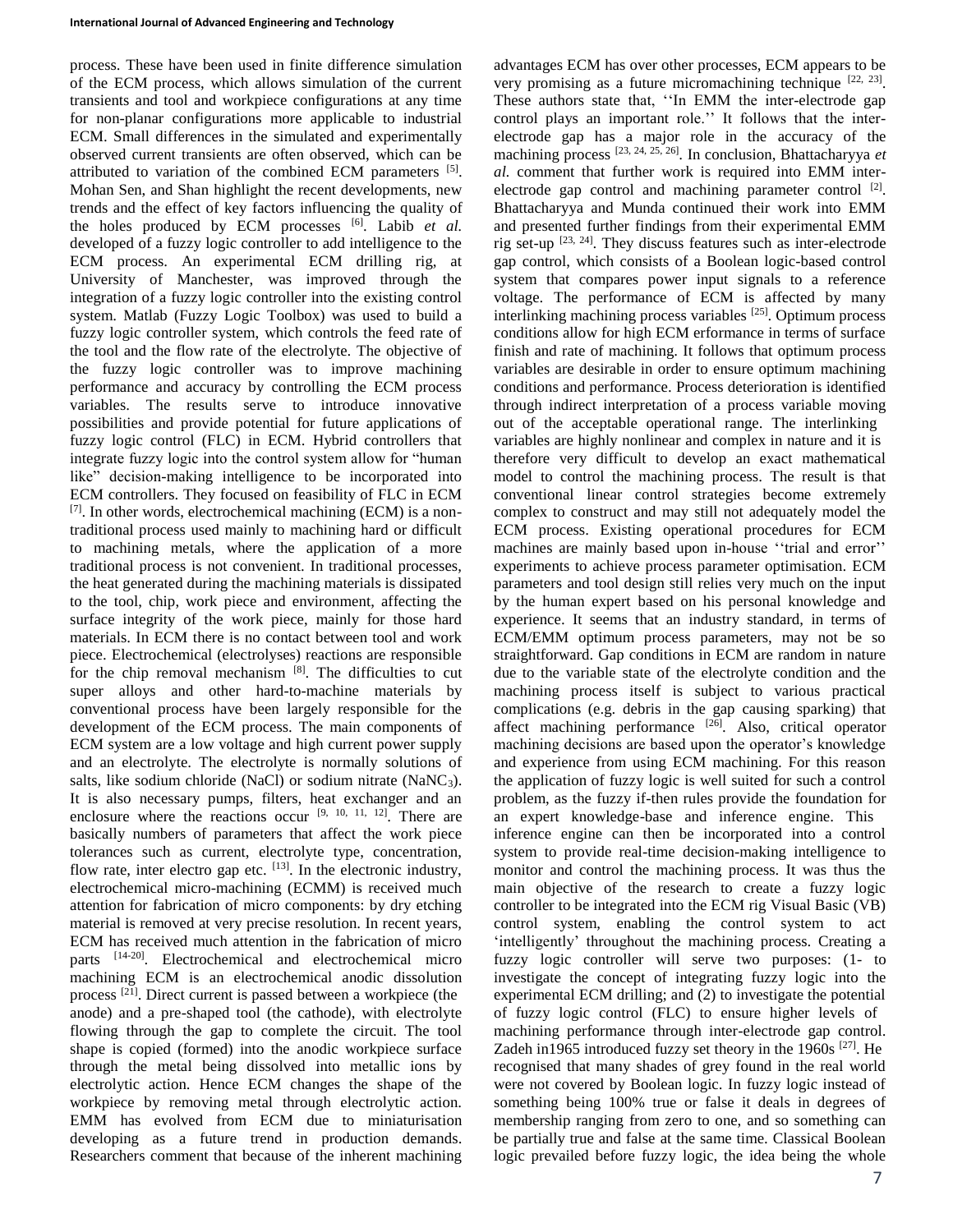universe could be either A or notA and so everything is accounted for wholly either by one group or another. However, it was proven by Kosko in1994, that Classical Boolean logic is just a special case of fuzzy logic  $[28]$ . Fuzzy logic allows nonlinear functions to be modelled; it is easy to use, to understand and to implement. Based upon the present authors' research findings, FLC is ideally suited to ECM, as FLC is an effective control strategy for nonlinear/ uncertain process applications. Applications of fuzzy logic have been proposed by the first author of this paper in a variety of applications such as maintenance  $[29]$ , design  $[30]$ , reconfigurable manufacturing  $[31, 32]$ , and production scheduling <sup>[33],</sup> as well as applications of fuzzy sets in design. In recent times, published work relating to the application of fuzzy logic to ECM is limited. However, FLC has been applied to other members of the non-conventional machining processes family, e.g. electro-discharge machining [34, 35]; applied a fuzzy logic controller to electro-polishing of cobalt chromium dental cast alloys. They presented a fuzzy logic controller with 16 fuzzy rules, which completely automated the polishing process. The fuzzy logic controller approach is used to extract key interlinking machining process features, capturing this knowledge in a fuzzy rule-base to be used as the control system's inference engine. The addition of FLC to ECM provides expert real-time operational intelligence, which may result in more consistent levels of machining performance.

### **2. Electrochemical Machining**

The following section presents three annotated pictures to enable the reader to gain an appreciation for the ECM. Fig. 1 presents a picture of the whole ECM., the major parts are identified as the control PC, the power supply and the ECM. Fig. 2, presents a more detailed look at the ECM machining

chamber. All physical drilling takes place within the machining tank. The tool is fed backwards and forwards manually using the stepper motor, which is controlled through the VB program on the PC. The tool is hollow to allow electrolyte to be pumped through it. It also has the negative electrode connected to it, which allows it to take a negative charge during machining. The positive electrode is also shown, which is attached to the vice that clamps the workpiece. The machining tank encases all machining activity and prevents the electrolyte from escaping. It also has two flow back tubes to allow process electrolyte to return to the main electrolyte tank. On some occasions electrolyte spray may escape from the tank and so a screen has been installed around the whole chamber to protect neighbouring rig components form the electrolyte, which is a 20% by weight sodium chloride (NaCl) solution. The ECM machining chamber is mounted upon a trolley table, which also has the conductivity meter on it. In this picture the 0.75 kW pump and automatic valve is shown. This draws electrolyte from the electrolyte tank and pumps it up.



**Fig 1:** Schematic diagram of Electrochemical Machining



**Fig 2:** Elements of fuzzy logic controller and ECM machining chamber

An optical flow meter is located just after the automatic valve to allow readings to be taken of the process electrolyte flow rate. The electrolyte tank holds a volume of around 125 l of solution and it has a lid to prevent corrosive electrolyte vapour from coming into contact with other rig components. There are two probes that take readings from the electrolyte: (1) Conductivity Probe and (2) Temperature Probe. All probe/meter readings are fed back to the PC and recorded. Just after the pump exit hole a T-junction pipefitting is installed with another manual gate valve connected after the -branch. This manual gate valve allows for electrolyte over flow to be

channelled back to the electrolyte tank. The 0.75 kW pump is not a variable supply pump, and always supplies at maximum output. As a result electrolyte supply maybe excessive and so the manual gate valve provides a means to redirect flow back to the electrolyte tank, thus reducing the flow of electrolyte to the process.

### **3. The fuzzy logic controller: design methodology**

1. Analysis and partition of the control system Previously, machining decisions were subject to interpretation from the machine operator, as the machine operator managed the VB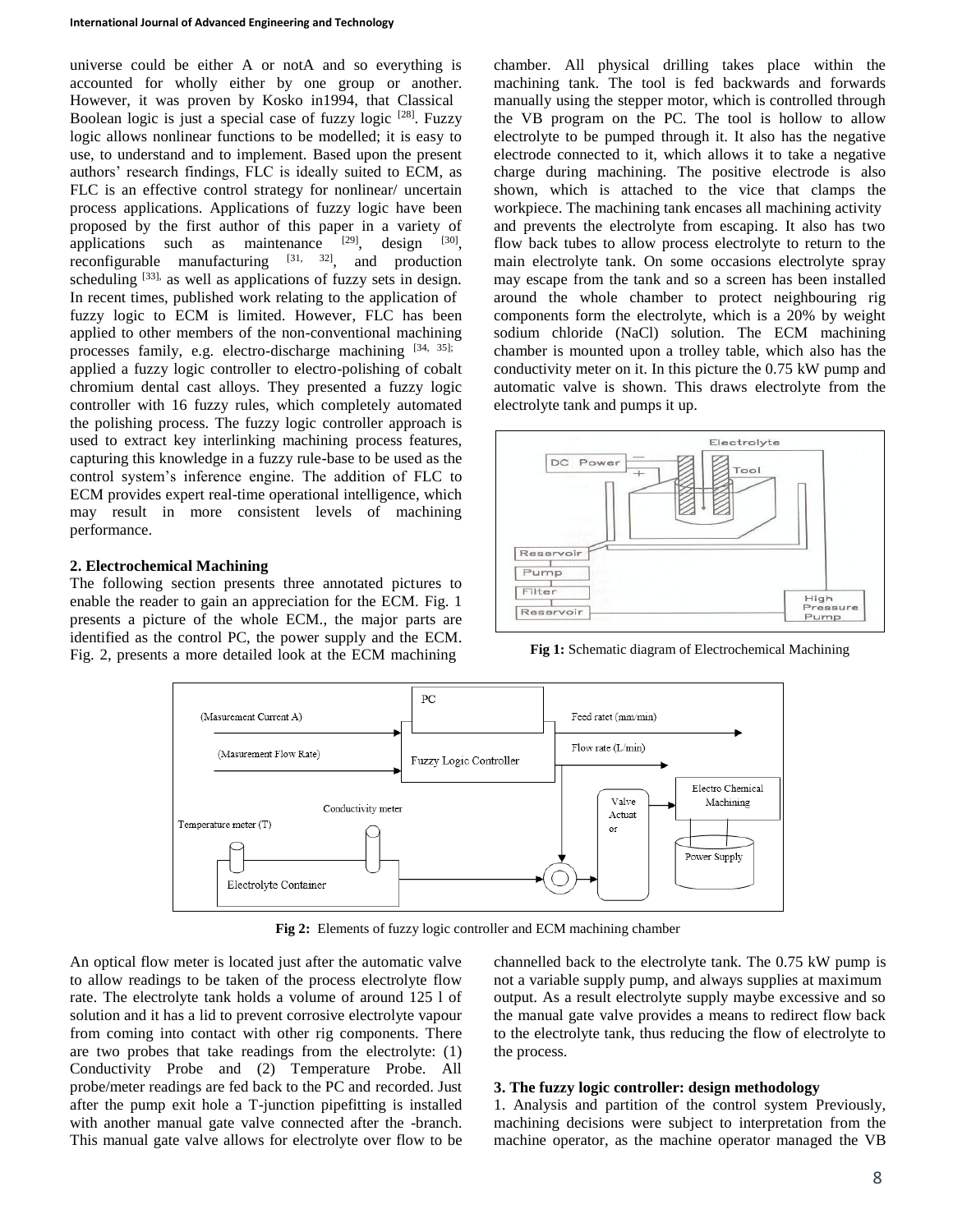controller and rig manually through indirect interpretation of process variable measurements (e.g. If the flow rate of the electrolyte reduces, then the manual flow valve is opened). In order to control the ECM drilling process, the following input variables were identified and measured: voltage, current, measured flow rate, electrolyte conductivity and electrolyte temperature. These are used to monitor the ECM drilling process and give the operator an indication of process conditions. As this was the first attempt at integrating FLC into the experimental ECM drilling rig, a simple fuzzy logic controller was created; but one that would still provide the means to investigate research objectives. The fuzzy logic controller was created in Mathworks (2004) Matlab Fuzzy Logic Toolbox. Two fuzzy logic controllers, consisting of two inputs and one output each, were created to monitor and control both the feed rate and the flow rate (valve position) of the ECM process. Both could be combined together producing one fuzzy logic controller, consisting of two inputs and two outputs. However, the first author built two separate controllers because it was easier to investigate their robustness and accuracy when separate. This is not to say that they cannot be combined, but that they are separately constructed and later implemented as one fuzzy logic controller into the physical system. In the combined fuzzy logic controller there are two input variables, but they can be considered twice, giving four input variable. This is because in each case although the input variables are the same, they are constructed differently depending on the output they are mapped to. This is understood as the operator relating the inputs to the output, in each case, using different linguistic terminology, and so the Membership Functions (MFs) are different.

2. Defining the input and output membership functions: After deciding upon the inputs and outputs of the Fuzzy Inference System (FIS) the next step was to define all the MFs and universe of discourse for each variable. The number of MFs defines the precision of the system. The more MFs, with smaller scope, acting over the same universe of discourse, the more precision is built into the system. The trade-off here is that more MFs result in more rules, and one may come to a point where computer processing time is slow because of the number of rules the controller has to evaluate. Fuzzy logic allows precision to be traded off against significance and so depending upon the situation the number of MFs can be reduced with the system still yielding the desired output result. The universe of discourse of the MF, for each variable, was defined through previous experiments and operator rig experience/knowledge. For example, as the valve actuator is controlled through a 0–10 V input range, the universe of discourse is set from 0 to 10 V. Other universes of discourse are: Input current is 0–50 A; Input measured flow rate is 0–11 l/min; and output feed rate is 1.0–1.0 mm/min. The valve position, as mentioned previously, can be between 0 and 10 V. For output variable: feed rate, one MF allows for the control system to output reverse feed rate values. It also acts as a counter balance, in that when the FIS applies the COG method of areas that include MF: optimal and Reverse feed rate, smaller feed rates are the resulting output. In terms of the objective of this research to use fuzzy logic to maintain the inter-electrode gap, one can see that a more gradual change in output feed rate will result process variables change Input and output of the fuzzy controller is demonstrated in figure 3.



**Fig 3:** Input and output of the fuzzy controller

3. Development of the rules: Table 1. shows the 31 rules generated, of which the first nine manage the electrolyte flow rate through the control of the ECM valve/actuator set. Rules 23–31, control the tool feed rate, which Pump Conductivity Meter Machining Tank Stepper Motor Automatic Valve Flow back Tubes Screen accounts for the tool moving in either a positive (away from the workpiece) or negative (towards the workpiece) direction. All rules were generated through operator experience and then fine-tuned to provide the desired effect, which accounts for the number of rules being used.

4.Output control surfaces: This discussion aims to explain key control areas of the output surfaces generated from the FIS built in Matlab, relating this back to the physical ECM process. As the machining process begins the tool is fed towards the workpiece, current starts to increase and the flow rate either stays the same or drops slightly. This is recognized by the transient stage on the control surface. Once the equilibrium position is reached the inter-electrode gap should remain reasonably constant, which is the optimum machining area of the control surface. It is the objective of the fuzzy logic controller to keep the ECM process within this optimum machining area of the control surface and so if flow rate reduces and/or the measured current increases the controller will output a result to bring conditions back to optimum Analysis and partition of the control system Previously, machining decisions were subject to interpretation from the machine operator, as the machine operator managed the VB controller and ECM manually through the transient stage and the optimum machining area are also indicated on this surface. In the case where the measured flow rate drops and the measured current increases due to the tool moving too close to the workpiece, the output result is for the valve position to open to a maximum, i.e. 10 V, increasing the flow rate.

### **4. The fuzzy logic controller (FLC): design methodology**

1. FLC integration into the VB controller The existing controller consisted of in-house software developed in VB to control the tool feed rate and collect real-time probe data every second. The introduction of the new valve/actuator set allowed for the electrolyte flow rate to be controlled using an upgraded version of the VB controller. The final upgrade phase for the VB controller was the integration of the FLC. Specific to this research project, the best way would be to make the VB program directly interrogate the FIS created in Matlab. This would be possible with further investigation into Matlab and Dynamic Data Exchange (DDE). Due to the research project timescales (Keasberry, 2004) this was not possible and an alternative method was used to integrate FLC into the existing VB controller. The method used was to generate look-up tables directly from the FLC based output control surfaces, within Matlab itself. The look-up tables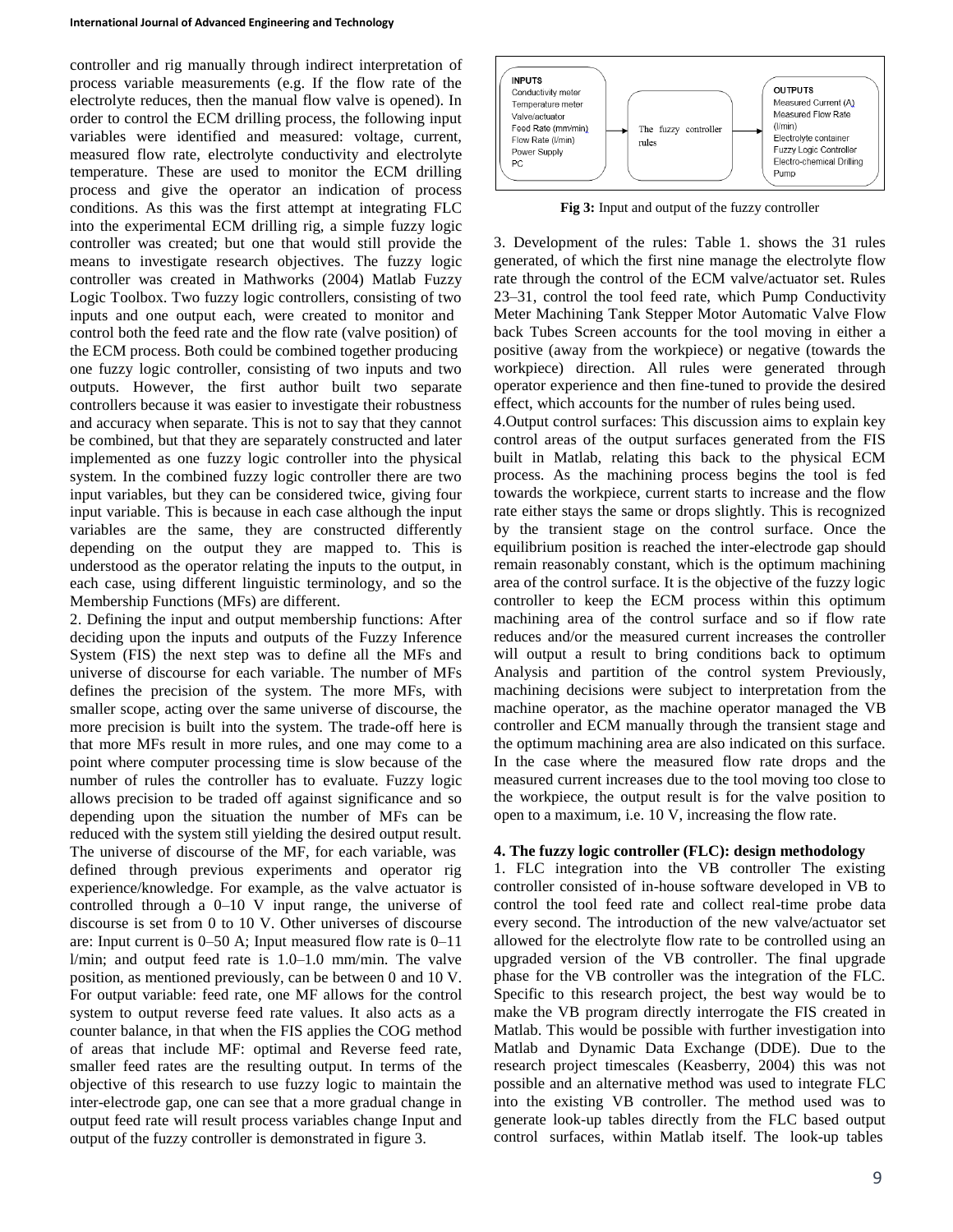contain the data points that describe the output surfaces created. So by integrating them into the VB controller they serve as the controller knowledge-base (inference engine), as

the VB program was upgraded to compare process readings with values in the look-up tables, and then 'decide' upon what tool feed rate and electrolyte flow rate

| N <sub>0</sub> | Fuzzy rules for managing the electrolyte flow rate through controller                    |
|----------------|------------------------------------------------------------------------------------------|
| 1              | IF Current is below 15 AND Measured Flow Rate is Operating THEN Flow Rate is 5.          |
| $\overline{c}$ | IF Current is 16 AND Measured Flow Rate is Operating THEN Flow Rate is 5.                |
| 3              | IF Current is 17 AND Measured Flow Rate is Operating THEN Flow Rate is 5.                |
| $\overline{4}$ | IF Current is 18 AND Measured Flow Rate is Operating THEN Flow Rate is 5.5               |
| 5              | IF Current is 19 AND Measured Flow Rate is Operating THEN Flow Rate is 5.5               |
| 6              | IF Current is 20 AND Measured Flow Rate is Operating THEN Flow Rate is 5.5               |
| $\overline{7}$ | IF Current is 21 AND Measured Flow Rate is Operating THEN Flow Rate is 6.                |
| 8              | IF Current is 22 AND Measured Flow Rate is Operating THEN Flow Rate is 6.                |
| 9              | IF Current is 23 AND Measured Flow Rate is Operating THEN Flow Rate is 6.5               |
| 10             | IF Current is 24 AND Measured Flow Rate is Operating THEN Flow Rate is 6.5               |
| 11             | IF Current is 25 AND Measured Flow Rate is Operating THEN Flow Rate is 6.5               |
| 12             | IF Current is 26 AND Measured Flow Rate is 4 THEN Flow Rate is 7.                        |
| 13             | IF Current is 27 AND Measured Flow Rate is 4 THEN Flow Rate is 7.                        |
| 14             | IF Current is 28 AND Measured Flow Rate is 4 THEN Flow Rate is 7.5                       |
| 15             | IF Current is 29 AND Measured Flow Rate is 4 THEN Flow Rate is 7.5                       |
| 16             | IF Current is 30 AND Measured Flow Rate is 4 THEN Flow Rate is 7.5                       |
| 17             | IF Current is 31 AND Measured Flow Rate is 3 THEN Flow Rate is 8                         |
| 18             | IF Current is 32 AND Measured Flow Rate is 3 THEN Flow Rate is 8                         |
| 19             | IF Current is 33 AND Measured Flow Rate is 3 THEN Flow Rate is 8.5                       |
| 20             | IF Current is 34 AND Measured Flow Rate is 3 THEN Flow Rate is 8.5                       |
| 21             | IF Current is 35 AND Measured Flow Rate is 3 THEN Flow Rate is 8.5                       |
| 22             | IF Current is 35+ AND Measured Flow Rate is 3 THEN Flow Rate is 9.                       |
| 23             | IF Current is 35+ AND Measured Flow Rate is 2 THEN Flow Rate is 10                       |
| 24             | IF Current is 35+ AND Measured Flow Rate is 1 THEN Flow Rate is 10.                      |
| 25             | IF Current is 30-35 THEN Flow Rate is 9.                                                 |
| 26             | IF Current is Dangerous THEN Feed Rate is Reverse Feed Rate.                             |
| 27             | IF Current is Too High THEN Feed Rate is Very Slow.                                      |
| 28             | IF Current is Operational AND Measured Flow Rate is Operating THEN Feed Rate is Optimal. |
| 29             | IF Current is Too Low THEN Feed Rate is Optimal.                                         |
| 30             | IF Measured Flow Rate is Critically Low THEN Feed Rate is Reverse Feed Rate              |
| 31             | IF Current is Operational THEN Feed Rate is Optimal                                      |

**Table 1:** presents the electrolyte management system.

(valve position) to set as the output. The authors acknowledge that this has its limitations. Matlab will always generate the same number of surface data point. The problem here is when the physical process returns a reading in-between data points. In this situation the VB program looks for the nearest data point to the reading, to acquire what action output value to take. The FLC aspect of the PC controller acts as a 'Black box' within the VB controller, as it maps input space to output space using FLC.

2. Experimental methodology: all experiments use the same 6 mm diameter hollow tube tool; a starting feed rate of 0.7 mm/min (a rig specific optimum feed rate found through previous experimentation) and each hole was machined to a 10 mm depth. One of the tests that will be performed will be a FLC critical test, which involves forcing the tool into a short circuit situation and then turning on the FLC function of the ECM controller to see how the fuzzy logic controller performs in such a situation. This is an artificially generated situation and in reality the fuzzy logic controller will not allow the process to reach such dangerous conditions. However, this test is intended to prove that FLC can be used to keep ECM process conditions to optimum levels.

#### **5. Experimental results and discussion**

Critical test results: It can be observed that on three occasions

the fuzzy logic controller brought the machining process back to optimum conditions (measured current and flow rate of approximately 20.0–25.0A and 6.0–9.0 l/min respectively), without any operator intervention. Critical conditions triggered the tool feed rate to reverse and also the automatic valve to open. Although the fuzzy logic controller slightly overcompensates for the critical current occurrence, this can be adjusted through 'fine tuning' of the MF. What these results serve to prove is that FLC can be used to gradually control the ECM process. This next result was created by a machining run that was totally managed by the fuzzy logic controller. This was the last machining run of this research project, and as a result the electrolyte was in its worst condition. The measured current increasing to its highest recorded level during the machining run. This result shows that the fuzzy logic controller ensured that the machining process finished without any sparking incidences. The FLC approach to inter-electrode gap control is different from other gap control methods.

#### **6. Conclusions**

FLC was successful integrated into the electrochemical machining, using a look-up table method. Although it is acknowledged by the authors that it is not the most robust method, it is deemed acceptable due to the notion of FLC of ECM being feasibly assessed. The critical test performed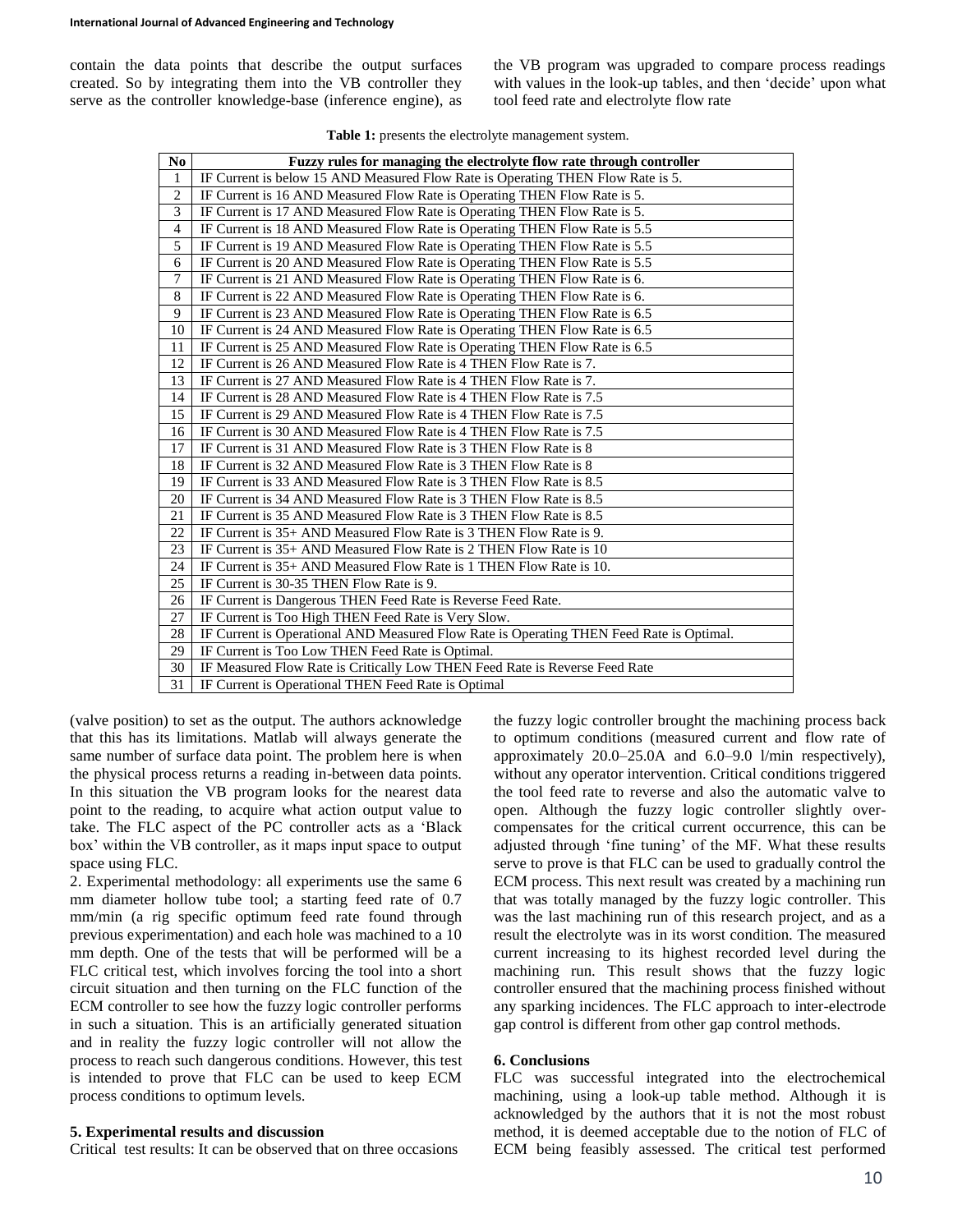resulted in the fuzzy logic controller showing encouraging control performance. On three occasions the ECM was forced into an artificially created short circuit situation. The fuzzy logic function of the controller was then turned on and in all three cases it brought the system back to optimum process conditions. This in itself was an encouraging result as it suggests that the application of FLC to ECM has potential. The encouraging result was that the fuzzy logic controller showed signs of maintaining the inter-electrode gap and stopped any occurrences of sparking. What is concluded is that FLC is shown to automate the ECM process, eliciting human knowledge and integrating it into the ECM controller to give it 'intelligence'. There is potential in FLC for the maintenance of process conditions within optimum ranges, and thus the potential for better machining performance. Further work needs to be done to establish what role FLC should take within the ECM controller, as related to the above discussion

## **7. References**

- 1. Nevins JL, Whitney DE. Concurrent Design of Products and Processes". New York: Mc Graw-Hill. 1989.
- 2. Vasilash GS. Simultaneous engineering, Management's new competitiveness tool product. 1987, 41.
- 3. Sadegh Amalnik Morteza, Alitavoli A. A Generic IDEF0 Model of an Integrated Product Development in CIM environment based on Concurrent Engineering". in: G. Rzevski, R. A. Adey, D. W. Russell (Eds), Application of Artificial Intelligence in Engineering 9, Computational Mechanics Publications. 1994, 455.
- 4. Sadegh Amalnik, Morteza. Integrated Product Development at Design and Manufacturing, Company, National and International level Based on Computer Based System and Concurrent Engineering. Proc. 4<sup>th</sup> Int. Conf. On Factory 2000, IEE, University of York. 1994, 349-356.
- 5. O'Grady P, Ramers D, Bolsen J. Artificial intelligence constraint nets applied to design for economic manufacture".Computer Integrated Manufacturing. 1988, 1(4).
- 6. Sadegh Amalnik, Morteza. An intelligent concurrent advisory and manufacturability evaluation system for conventional and unconventional processes for improved product design. Paisly University, Paisly, Scotland. 1996.
- 7. Whitney DE. Manufacturing by design. Harvard Business Review. 1988, 87-88.
- 8. Kalpakjian S, Schmid SR. Manufacturing Engineering Technology Prentice Hall. 2001.
- 9. Sadegh Amalnik M, McGeough JA. Intelligent Concurrent Manufacturability Evaluation of Design for Electrochemical Machining. Journal of Material Processing Technology. 1996; 61:130-139.
- 10. Sadegh Amalnik M, El-Hofy HA, McGeough JA. An intelligent knowledge-based system for wire electroerosion dissolution in a concurrent engineering environment. Journal of Materials Processing Technology. 1998; 79(1–3):155-162.
- 11. Bhattacharyya B, Mitra S, Boro AK. Electrochemical machining": new possibilities for Micromachining. Robatic and Computer-Integrated Manufacturing. 2002; 18(3-4):283–289.
- 12. Rajurkar KP, Zhu D, McGeough JA, Kozak J, DeSilva A. New Developments in Electro-Chemical Machining. CIR. 2005; 45(2):137-152.
- 13. Labib AW, Keasberry VJ, Atkinson J, Frost HW. Towards next generation electrochemical machining controllers: A fuzzy logic control approach to ECM, Expert Systems with Applications. 2011; 38(6):7486- 7493.
- 14. Denaro AR, Fundamentos de Eletroquímica. Butterworth, London. 1971.
- 15. Benedict GF. Nontraditional Manufacturing Processes-Electrochemical Machining, Marcel Dekker, New York and Basel. 1987, 125-172.
- 16. McGeough JA. Advanced Methods of Machining, Chapman and Hall, London. 1988, 55-88.
- 17. Sorkhel SK, Bhattacharyya B. Parametric control for optimal quality of the work piece surface in ECM. International Journal of Material Processing Technology. 1994; 40:271-286.
- 18. Bhattacharyya B, Munda J. Experimental investigation into electrochemical micromachining (EMM) process. International Journal of Materials Processing Technology. 2003; 140:287-291.
- 19. De Barr AE, Oliver D. A. Electrochemical machining 1975. Macdonald & Co Ltd. 2002.
- 20. Bhattacharyya B, Mitra S, Boro AK. Electrochemical machining: New possibilities for micromachining. Robotics and Computer Integrated Manufacturing. 2002; 18:283-289.
- 21. Bhattacharyya B, Munda J. Experimental investigation on the influence of electrochemical machining parameters on machining rate and accuracy in micromachining domain. International Journal of Machine Tools and Manufacture Design Research and Application. 2003a; 43:1301-1310.
- 22. Bhattacharyya B, Munda J. Experimental investigation into electrochemical micromachining (EMM) process. Journal of Material Processing Technology. 2003b; 140:287-291.
- 23. De Silva AKM, McGeough J. A. Process monitoring of electrochemical micromachining. Journal of Materials Processing Technology. 1998; 76:165-169.
- 24. Yong L, Yunfei Z, Guang Y, Liangqiang P. Localized electrochemical micromachining with gap control. Sensors and Actuators A Physical. 2003; 108:144-148.
- 25. Zadeh LA. Fuzzy sets. Information and Control. 1965; 8:338-353.
- 26. Kosko B. The new science of fuzzy logic: Fuzzy thinking. Flamingo. Kozak, J. Computer simulation system for electrochemical shaping. Journal of Material Processing Technology. 1994; 109:354-359.
- 27. Yuniarto N, Labib AW. Fuzzy adaptive preventive maintenance in a manufacturing control system: A step towards self-maintenance. International Journal of Production Research (IJPR). 2006; 44(1):159-180.
- 28. Yuniarto N, Labib AW. Optimal control of an unreliable machine using fuzzy logic control: From design to implementation. International Journal of Production Research (IJPR). 2005; 43(21):4509-4537.
- 29. Abdi MR, Labib AW. A feasibility study of the tactical design justification for reconfigurable manufacturing systems (RMSs) using the fuzzy analytical hierarchical